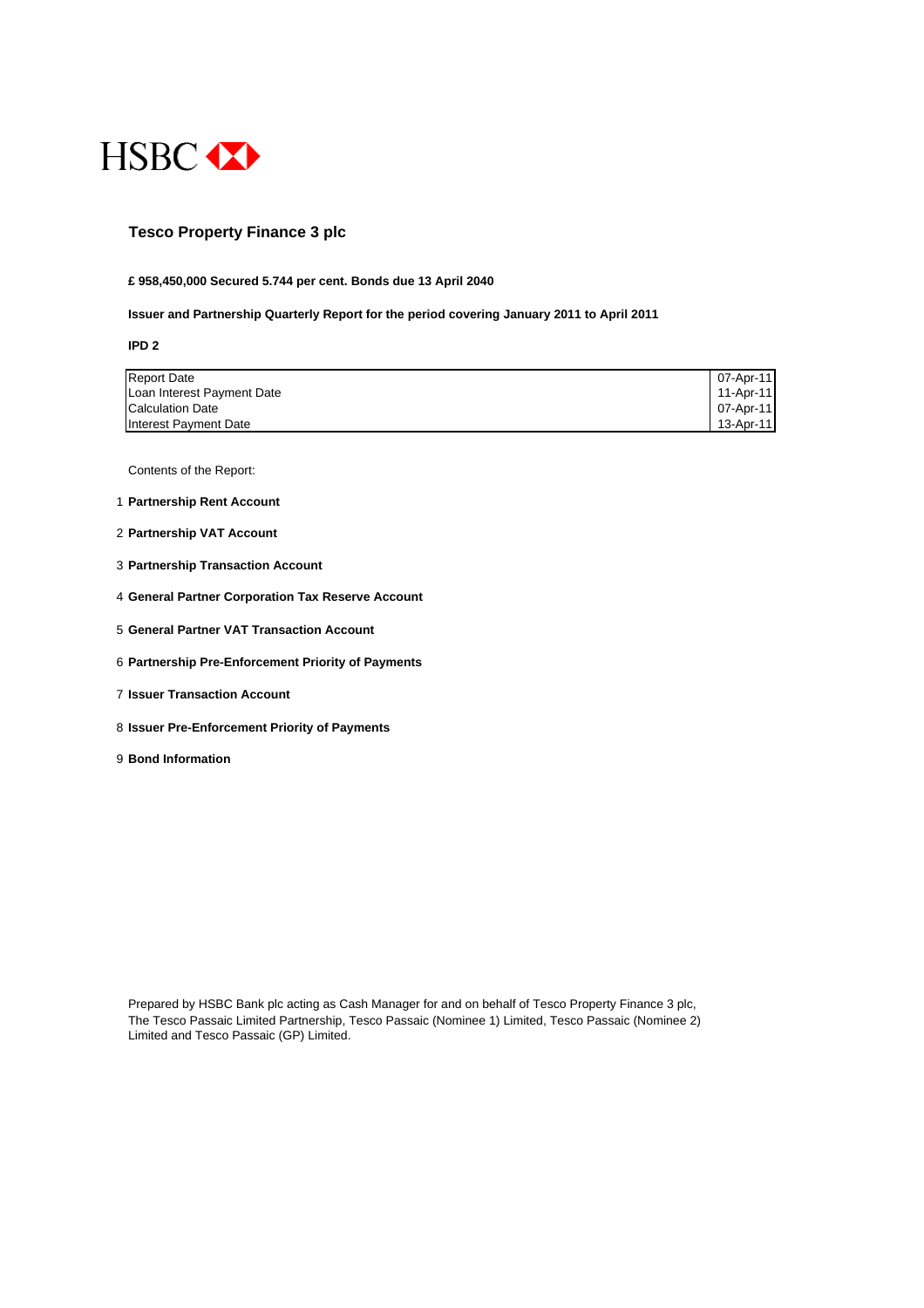#### **1. Partnership Rent Account 70295444**

|             | Opening Balance                    | $0.03$ Cr        |       |
|-------------|------------------------------------|------------------|-------|
| <b>DATE</b> | <b>ENTRY DETAILS</b>               | AMOUNT (£)       | CR/DR |
| 07-Jul-10   | Initial Deposit on Closing Date    | 5,000.00 Cr      |       |
| 24-Mar-11   | Rent                               | 12,183,580.00 Cr |       |
| 11-Apr-11   | To Partnership Transaction Account | 12,183,580.00 Dr |       |
|             | <b>Closing Balance</b>             | 5,000.03 Cr      |       |

## **2. Partnership VAT Account 70295460**

| <b>DATE</b> | Opening Balance<br><b>ENTRY DETAILS</b>      | 2,132,126.53 Cr<br>AMOUNT (£)      | CR/DR |
|-------------|----------------------------------------------|------------------------------------|-------|
| 27-Jan-11   | VAT Funding                                  | 2,132,126.53 Dr                    |       |
| 23-Mar-11   | <b>VAT Payment</b><br><b>Closing Balance</b> | 2,436,716.00 Cr<br>2,436,716.00 Cr |       |
|             |                                              |                                    |       |

# **3. Partnership Transaction Account 70295452**

|             | Opening Balance                  | 591,349.04 Cr    |       |
|-------------|----------------------------------|------------------|-------|
| <b>DATE</b> | <b>ENTRY DETAILS</b>             | AMOUNT (£)       | CR/DR |
|             |                                  |                  |       |
| 11-Apr-11   | <b>Property Pool Manager Fee</b> | 393,600.00 Dr    |       |
| 11-Apr-11   | Transfer from Rent               | 12,183,580.00 Cr |       |
| 11-Apr-11   | <b>Trustee Fee</b>               | 2,000.00 Dr      |       |
| 11-Apr-11   | <b>Ongoing Fee</b>               | 13,315.00 Dr     |       |
| 11-Apr-11   | Expenses                         | 21,669.72 Dr     |       |
| 11-Apr-11   | Partnership Swap payment         | 2,509,003.10 Cr  |       |
| 11-Apr-11   | Partnership Debt                 | 14,456,591.93 Dr |       |
| 11-Apr-11   | <b>Transfer to General</b>       | $0.00$ Dr        |       |
|             |                                  |                  |       |
|             |                                  |                  |       |
|             |                                  |                  |       |
|             | <b>Closing Balance</b>           | 396,755.49 Cr    |       |

## **4. General Partner Corporation Tax Reserve Account 70295487**

|             | Opening Balance        | $0.00$ Cr           |
|-------------|------------------------|---------------------|
| <b>DATE</b> | <b>ENTRY DETAILS</b>   | CR/DR<br>AMOUNT (£) |
|             |                        |                     |
|             | <b>Closing Balance</b> | $0.00$ Cr           |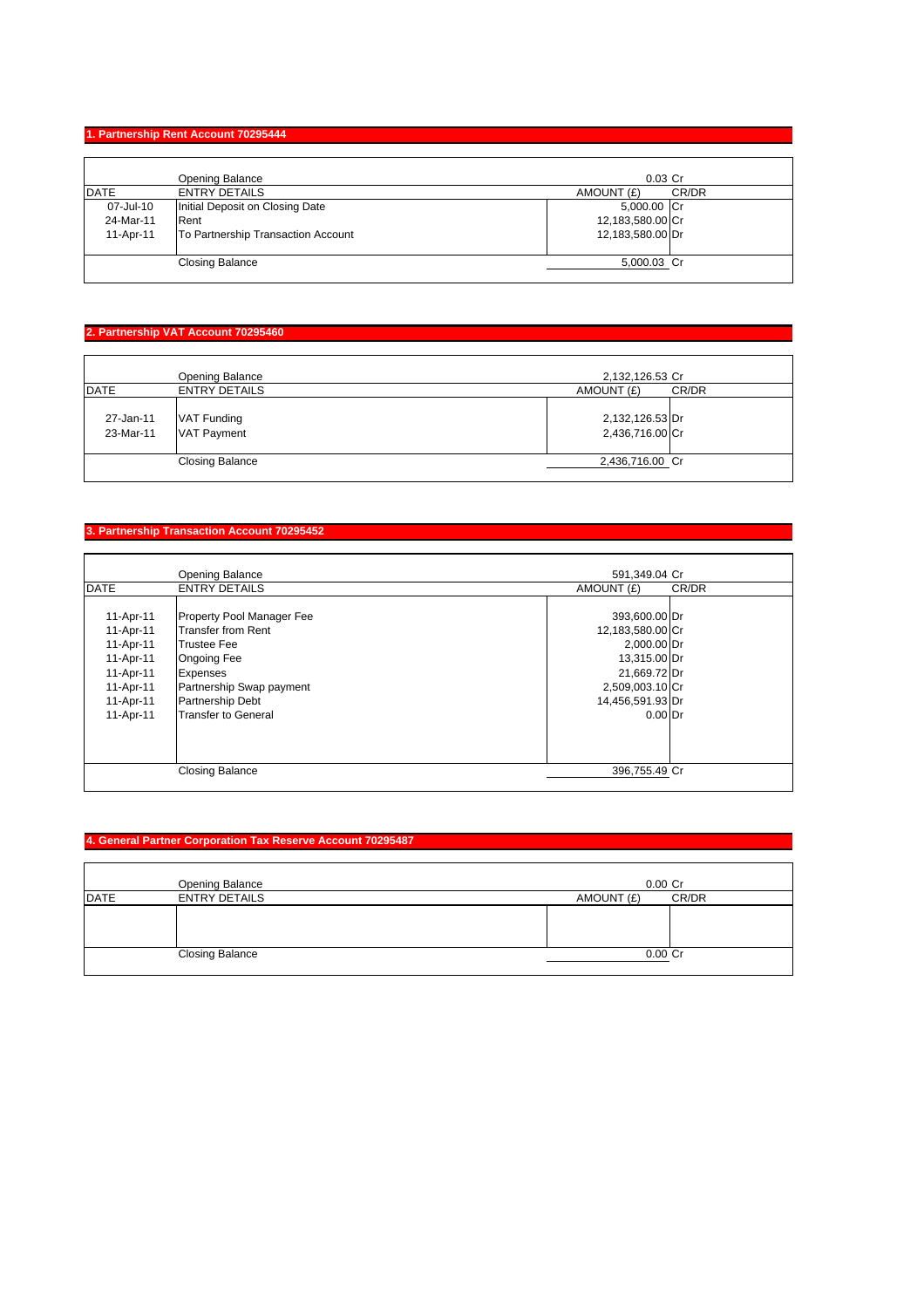#### **5. General Partner VAT Transaction Account 70298993**

|             | Opening Balance        | 11,326.50 Cr |       |
|-------------|------------------------|--------------|-------|
| <b>DATE</b> | <b>ENTRY DETAILS</b>   | AMOUNT (£)   | CR/DR |
| 01-Mar-11   |                        | 831.25 Cr    |       |
|             | <b>Closing Balance</b> | 12,157.75 Cr |       |

## **Expense Reserve Ledger - Max GBP 500,000.00**

Date<br>11-Apr-11

398,138.78 Cr

Balance 398,138.78

# **6. Partnership Pre-Enforcement Priority of Payments**

|           |                                                                                                                     | <b>Funds Paid Out of</b> | <b>Funds Received into</b> |
|-----------|---------------------------------------------------------------------------------------------------------------------|--------------------------|----------------------------|
| Date      |                                                                                                                     | account (£)              | account (£)                |
| 11-Apr-11 |                                                                                                                     |                          |                            |
|           | <b>Partnership Available Funds</b>                                                                                  |                          |                            |
|           |                                                                                                                     |                          |                            |
|           | a Rental Income                                                                                                     |                          | 12,183,580.00              |
|           | b Funds from Issuer under Partnership Swaps                                                                         |                          | 14,456,632.00              |
|           | c From Partnership VAT Account                                                                                      |                          |                            |
|           | d From Partnership Disposal Proceeds Account                                                                        |                          |                            |
|           | e From Partnership Insurance Proceeds Account                                                                       |                          |                            |
|           | f Interest received by the Partnership Accounts and Rent Account                                                    |                          | 1,383.29                   |
|           | g Eligible Investment Earnings by Partnership                                                                       |                          |                            |
|           | h Advance under Committed Subordinated Loan Agreement                                                               |                          |                            |
|           | Net proceeds of a CPO Disposal or a Mortgage Property                                                               |                          |                            |
|           | Net proceeds of a disposal of a Mortgage Property                                                                   |                          |                            |
|           | k Any other sums standing to the credit of the Partnership Transaction Ac                                           |                          | 273,599.04                 |
|           | <b>Partnership Pre-Enforcement Priority of Payments</b>                                                             |                          |                            |
|           |                                                                                                                     |                          |                            |
|           | a Partnership Security Trustee Fees                                                                                 | 2,000.00                 |                            |
|           | b Issuer Security Trustee Fee, Bond Trustee, operating expenses of the<br>Issuer (Ongoing Partnership Facility Fee) | 7,565.00                 |                            |
|           | c Partnership Operating Expenses excluding GP UK Tax                                                                | 8,169.72                 |                            |
|           | d Partnership Operator Fee                                                                                          | 4,500.00                 |                            |
|           | d Property Advisor Fee (Annual 25 K Jan)                                                                            |                          |                            |
|           | d Nominees Corporate Services Provider Fee                                                                          | 4,500.00                 |                            |
|           | d Nominees Holdco Corporate Services Provider Fee                                                                   |                          |                            |
|           | d PL Propco Corporate Services Provider Fees                                                                        | 4,500.00                 |                            |
|           | d Nominees Side Letter payments                                                                                     |                          |                            |
|           | d Nominees Holdco Side Letter payments                                                                              |                          |                            |
|           | d Account Bank Fee                                                                                                  |                          |                            |
|           | d Cash Manager Fee                                                                                                  |                          |                            |
|           | Issuer Account Bank, PPA CM, CSP Fee (Ongoing Partnership Facility                                                  |                          |                            |
|           | d Fee)                                                                                                              | 5,000.00                 |                            |
|           | d Headlease payment                                                                                                 |                          |                            |
|           | e Partnership Expenses Ledger payment (max £6,250)                                                                  | 6,250.00                 |                            |
|           | f Partnership Debt Interest                                                                                         | 13,753,386.93            |                            |
|           | f Partnership Swap payment                                                                                          | 11,947,628.90            |                            |
|           | g Partnership Debt Principal                                                                                        | 703,205.00               |                            |
|           | Issuer Partnership Swap Termination Amount (Ongoing Partnership                                                     |                          |                            |
|           | h Facility Fee)                                                                                                     | 750.00                   |                            |
|           | i Partnership Swap Termination Amount                                                                               |                          |                            |
|           | <b>Property Pool Manager Fee</b>                                                                                    | 75,850.00                |                            |
|           | k Partnership Expenses Ledger payment                                                                               | 391,888.78               |                            |
|           | Alteration Adjustment Rent                                                                                          |                          |                            |
|           | m Committed Subordinated Loan payment                                                                               |                          |                            |
|           | n Partnership Distribution Account                                                                                  |                          |                            |
|           | <b>Totals</b>                                                                                                       | 26,915,194.33            | 26,915,194.33              |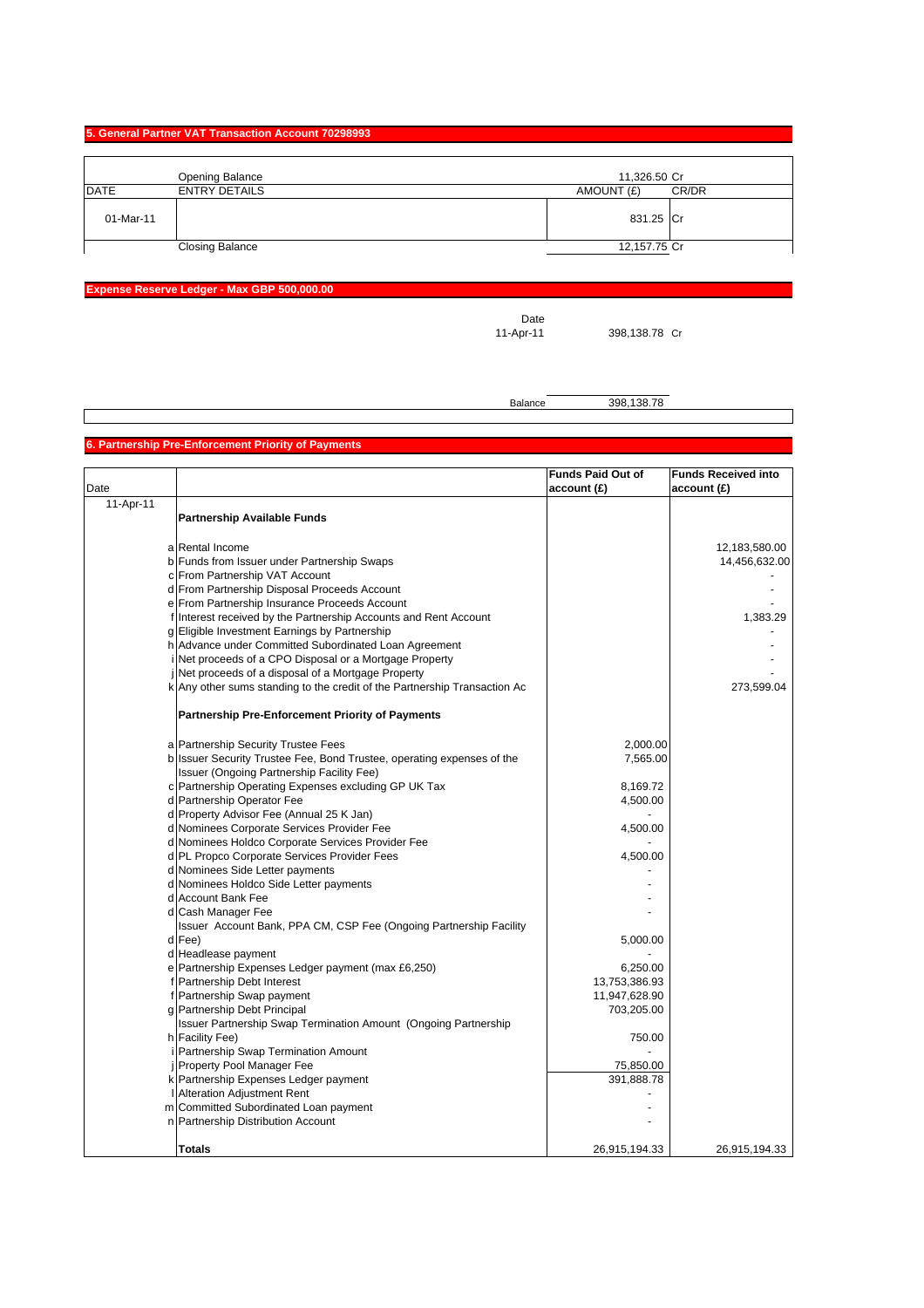## **7. Issuer Transaction Account 70295495**

| <b>DATE</b><br><b>ENTRY DETAILS</b><br>06-Apr-11<br><b>Credit interest</b> | AMOUNT (£)       | CR/DR |
|----------------------------------------------------------------------------|------------------|-------|
|                                                                            |                  |       |
|                                                                            |                  |       |
|                                                                            | 185.44 Cr        |       |
| 13-Apr-11<br><b>Issuer Profit</b>                                          | 750.00 Cr        |       |
| <b>Swaps Receipts</b><br>13-Apr-11                                         | 2,509,003.10 Cr  |       |
| Partnership Debt<br>13-Apr-11                                              | 14,456,591.93 Cr |       |
| 13-Apr-11<br>Swap Pays                                                     | 2,509,003.10 Dr  |       |
| <b>Ongoing Fee</b><br>13-Apr-11                                            | 13,315.00 Cr     |       |
| <b>HSBC</b> Fee<br>13-Apr-11                                               | 7,700.00 Dr      |       |
| <b>SFM Fee</b><br>13-Apr-11                                                | 4,865.00 Dr      |       |
| 13-Apr-11<br><b>Issuer Fees</b>                                            | $0.00$ Dr        |       |
| 13-Apr-11<br><b>Notes</b>                                                  | 14,456,591.93 Dr |       |
|                                                                            |                  |       |
| <b>Closing Balance</b>                                                     | 20,683.62 Cr     |       |

## **8. Issuer Pre-Enforcement Priority of Payments**

| Date      |                                                        | <b>Funds Paid Out of</b><br>account(E) | <b>Funds Received into</b><br>account(E) |
|-----------|--------------------------------------------------------|----------------------------------------|------------------------------------------|
| 13-Apr-11 |                                                        |                                        |                                          |
|           |                                                        |                                        |                                          |
|           | <b>Issuer Available Funds</b>                          |                                        |                                          |
|           | a Funds due to Issuer under Partnership Swap Agreement |                                        | 11,947,628.90                            |
|           | b Amounts due to Issuer in respect of Partnership Loan |                                        | 14,469,906.93                            |
|           | c Any amount due to Issuer under Issuer Swap Agreement |                                        | 14,456,632.00                            |
|           | d Interest Received by Issuer on Transaction Account   |                                        | 185.44                                   |
|           | e Eigible Investment Earnings                          |                                        |                                          |
|           | <b>Issuer Pre-Enforcement Priority of Payments</b>     |                                        |                                          |
|           | a Bond Trustee Fee                                     | 1.200.00                               |                                          |
|           | a Issuer Security Trustee Fee                          | 1,500.00                               |                                          |
|           | <b>b</b> Issuer Operating Expenses                     | 4,865.00                               |                                          |
|           | c Issuer/Issuer Holdco Corporate Services Provider Fee |                                        |                                          |
|           | c Paying Agent Fee                                     | 500.00                                 |                                          |
|           | c Account Bank Fee                                     | 750.00                                 |                                          |
|           | c Cash Manager Fee                                     | 3,750.00                               |                                          |
|           | d Bond Interest                                        | 13,753,386.93                          |                                          |
|           | d Bond Principal                                       | 703,205.00                             |                                          |
|           | d Issuer Swap Provider                                 | 11,947,628.90                          |                                          |
|           | d Partnership Swap payment                             | 14,456,632.00                          |                                          |
|           | e Issuer Profit                                        | 750.00                                 |                                          |
|           | f Swap Subordinated Amounts                            |                                        |                                          |
|           | g Issuer Partnership Swap Termination Amount           |                                        |                                          |
|           | h Issuer Transaction Account                           | 185.44                                 |                                          |
|           | <b>Totals</b>                                          | 40,874,353.27                          | 40,874,353.27                            |